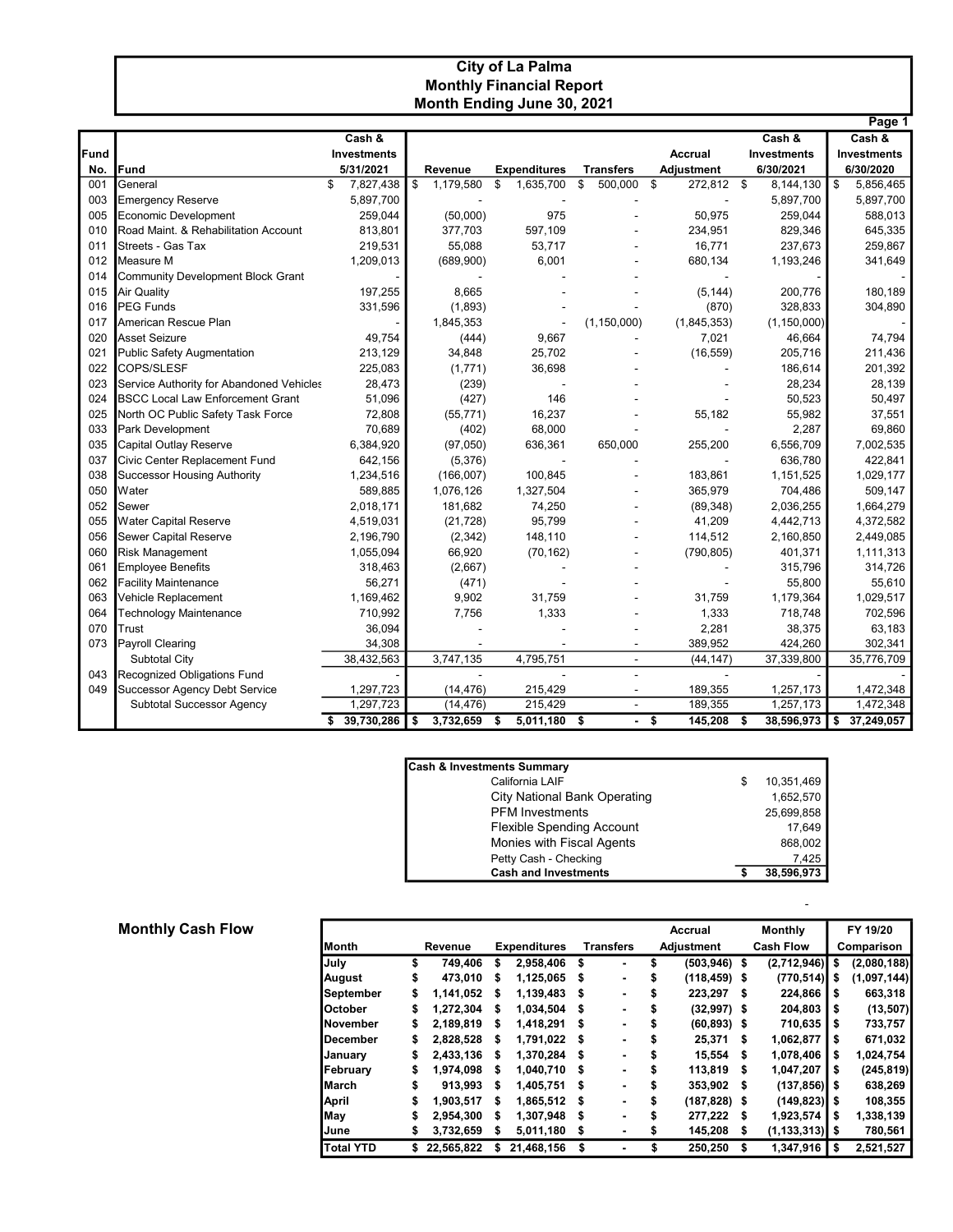## City of La Palma Monthly Financial Report Month Ending June 30, 2021 (as of December 2, 2021)

|     |                                                           |                    |                  |                     |            | Page 2            |
|-----|-----------------------------------------------------------|--------------------|------------------|---------------------|------------|-------------------|
|     | Revenues (excluding transfers in) 100% of Fiscal Year     |                    |                  |                     |            |                   |
|     |                                                           | Adopted            | Amended          | <b>Year to Date</b> |            | <b>Prior Year</b> |
|     |                                                           | <b>Budget</b>      | <b>Budget</b>    | <b>Actual</b>       | Percentage | <b>Actual</b>     |
|     | General Fund (001)                                        |                    |                  |                     |            |                   |
|     | Property Tax (Note 1)                                     | \$<br>4,131,700 \$ | 4,131,700        | \$<br>4,133,331     | 100.0%     | \$3,965,084       |
|     | Sales Tax                                                 | 1,661,200          | 1,447,000        | 1,767,292           | 122.1%     | 1,579,279         |
|     | Transaction & Use Tax                                     | 1,464,500          | 1,501,500        | 1,880,718           | 125.3%     | 1,528,879         |
|     | <b>Utility Users Tax</b>                                  | 911,400            | 911,400          | 957,702             | 105.1%     | 918,256           |
|     | <b>Residual Property Tax</b>                              | 160,000            | 160,000          | 243,983             | 152.5%     | 283,903           |
|     | <b>Franchise Fees</b>                                     | 410,000            | 410,000          | 397,504             | 97.0%      | 417,835           |
|     | <b>Transient Occupancy Tax</b>                            | 205,000            | 150,000          | 160,948             | 107.3%     | 297,709           |
|     | <b>Licenses and Permits</b>                               | 356,200            | 356,200          | 407,482             | 114.4%     | 410,233           |
|     | Intergovernmental                                         | 19,100             | 290,382          | 323,418             | 111.4%     | 271,900           |
|     | <b>Charges for Services</b>                               | 510,500            | 510,500          | 224,124             | 43.9%      | 355,615           |
|     | <b>Fines and Forfeitures</b>                              | 97,000             | 97,000           | 73,818              | 76.1%      | 91,382            |
|     |                                                           |                    |                  |                     |            |                   |
|     | Use of Money and Property (Note 2)                        | 421,800            | 511,800          | 298,005             | 58.2%      | 647,342           |
|     | <b>Other Revenues</b>                                     | 352,700            | 352,700          | 418,460             | 118.6%     | 520,023           |
|     | Interfund Charges<br><b>Subtotal General Fund Revenue</b> | 646,600            | 646,600          | 646,600             | 100.0%     | 634,000           |
|     | Other Funds                                               | 11,347,700         | 11,476,782       | 11,933,385          | 104.0%     | 11,921,440        |
|     | 003 Emergency Reserve                                     |                    |                  |                     | N/A        |                   |
|     | 005 Economic Development (Note 3)                         |                    | 418,245          | 369.505             | 88.3%      |                   |
|     |                                                           |                    |                  |                     |            |                   |
| 010 | Road Maint & Rehab Account (Note 7)                       | 298,900            | 298,900          | 600,162             | 200.8%     | 293,774           |
| 011 | Streets - Gas Tax                                         | 404,750            | 404,750          | 348,569             | 86.1%      | 376,775           |
|     | 012 Measure M (Note 6)                                    | 609,000            | 609,000          | 258,986             | 42.5%      | 289,095           |
|     | 014 Community Development Grant Fund                      |                    |                  |                     | N/A        |                   |
|     | 015 Air Quality                                           | 21,000             | 21,000           | 20,780              | 99.0%      | 25,934            |
|     | 016 PEG Funds                                             | 28,000             | 28,000           | 19,112              | 68.3%      | 34,347            |
|     | 017 American Rescue Plan                                  |                    | 1,450,000        | 1,845,353           | 127.3%     |                   |
|     | 020 Asset Seizure                                         | 500                | 500              | 342                 | 68.4%      | 2,617             |
|     | 021 Public Safety Augmentation                            | 167,900            | 167,900          | 196,802             | 117.2%     | 195,288           |
|     | 022 COPS/SLESF                                            | 159,300            | 159,300          | 157,693             | 99.0%      | 163,936           |
|     | 023 Service Authority for Abandoned Vehicles              | 300                | 300              | 96                  | 32.0%      | 981               |
|     | 024 BSCC Local Law Enforcement Grant                      | 100                | 100              | 172                 | 172.0%     | 1,775             |
|     | 025 North OC Public Safety Task Force                     | 164,400            | 164,400          | 124,875             | 76.0%      | 141,187           |
|     | 033 Park Development                                      | 500                | 500              | 427                 | 85.4%      | 2,436             |
|     | 035 Capital Outlay Reserve (Note 6)                       | 30,000             | 222,000          | 25,846              | 11.6%      | 231,051           |
|     | 037 Civic Center Replacement Fund (Notes 4 & 5)           | 5,000              | 5,000            | (157, 238)          | $-3144.8%$ | 14,330            |
| 038 | Housing Authority (Note 4)                                | 132,500            | 132,500          | 84,714              | 63.9%      | 176,499           |
|     | 050 Water                                                 | 3,234,400          | 3,234,400        | 3,608,096           | 111.6%     | 3,423,660         |
|     | 052 Sewer                                                 | 504,400            | 504,400          | 642,818             | 127.4%     | 604,190           |
| 055 | Water Capital Reserve (Note 4)                            | 25,000             | 25,000           | 106,159             | 424.6%     | 162,230           |
|     | 056 Sewer Capital Reserve (Note 4)                        | 20,000             | 20,000           | 100,379             | 501.9%     | 97,259            |
| 060 | <b>Risk Management</b>                                    | 1,039,300          | 889,900          | 885,035             | 99.5%      | 1,028,329         |
| 061 | <b>Employee Benefits</b>                                  | 2,000              | 2,000            | 1,071               | 53.6%      | 10,976            |
| 062 | <b>Facility Maintenance</b>                               | 600                | 600              | 189                 | 31.5%      | 1,940             |
|     | 063 Vehicle Replacement                                   | 234,100            | 268,700          | 256,945             | 95.6%      | 252,633           |
|     | 064 Technology Maintenance                                | 170,100            | 169,500          | 166,405             | 98.2%      | 187,929           |
|     | <b>Subtotal City Funds</b>                                | 18,599,750         | 20,673,677       | 21,596,678          | 104.5%     | 19,640,611        |
|     | 043 Recognized Obligations Fund                           |                    |                  |                     | N/A        |                   |
|     | 049 Successor Agency Debt Service                         | 989,700            | 989,700          | 969,144             | 97.9%      | 969,453           |
|     | <b>Subtotal Successor Agency</b>                          | 989,700            | 989,700          | 969,144             | 97.9%      | 969,453           |
|     | <b>Total Revenue</b>                                      | \$<br>19,589,450   | \$<br>21,663,377 | \$<br>22,565,822    | 104.2%     | 20,610,064        |

**Notes** 

(1) The major distributions of property tax and related payments occur in four installments: December, January, April, and May. (2) The City typically holds investments rather than realizing gains or losses by selling before maturity; at year-end the unrealized gain or loss is recorded against interest revenue. The unrealized gain at 6/30/21 (per US Bank) was \$112,890. In comparison, the unrealized gain recorded at 6/30/20 was \$529,886. The lower unrealized gain resulted in lower investment interest for the fiscal year;

some funds ultimately had negative interest as a result of the lower unrealized gain.

(3) This is the City's allocation of the Small Business CARES grant; \$368K was received in July and \$50K was received in January; the \$50K revenue has been deferred and will be spent in FY 21/22.

(4) Adjustments to cumulative interest receivable on Unisource and Seasons loans in conjunction with the last and final ROPs.

(5) Adjustment to the principal balance on loans in conjunction with the last and final ROPs.

(6) Grant receipts for capital projects. At year-end, expenditures were matched to receipts, and all unspent amounts were reclassified as unearned revenue to be matched against a future year's expenditures.

(7) Includes \$309,565 for Buena Park's agreed-upon share of costs for the Orangethorpe rehabilitation project.